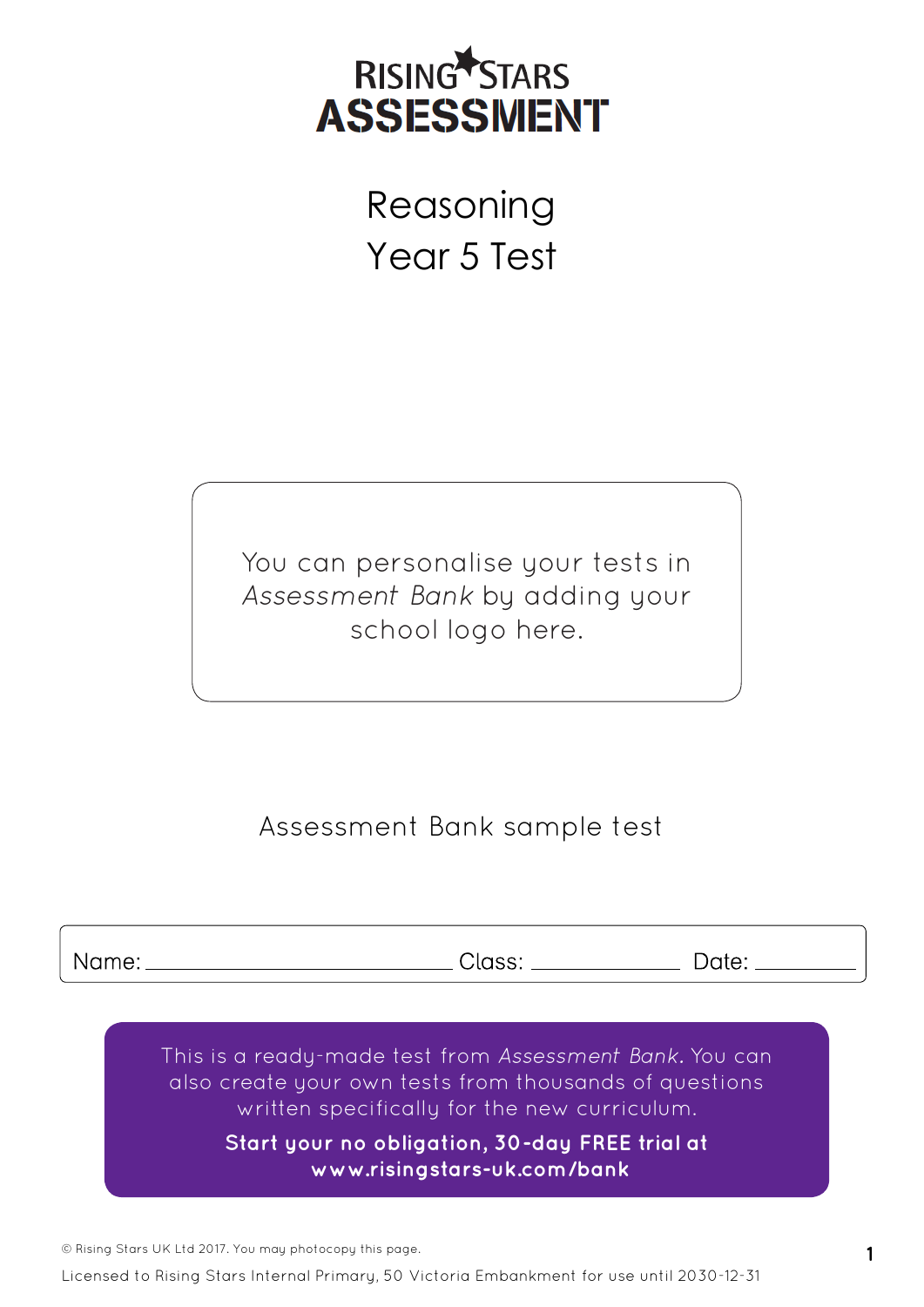1. Complete these number sentences.



© Rising Stars UK Ltd 2017. You may photocopy this page. **1**

Licensed to Rising Stars UK Ltd, Carmelite Hoouse for use until 2030-12-31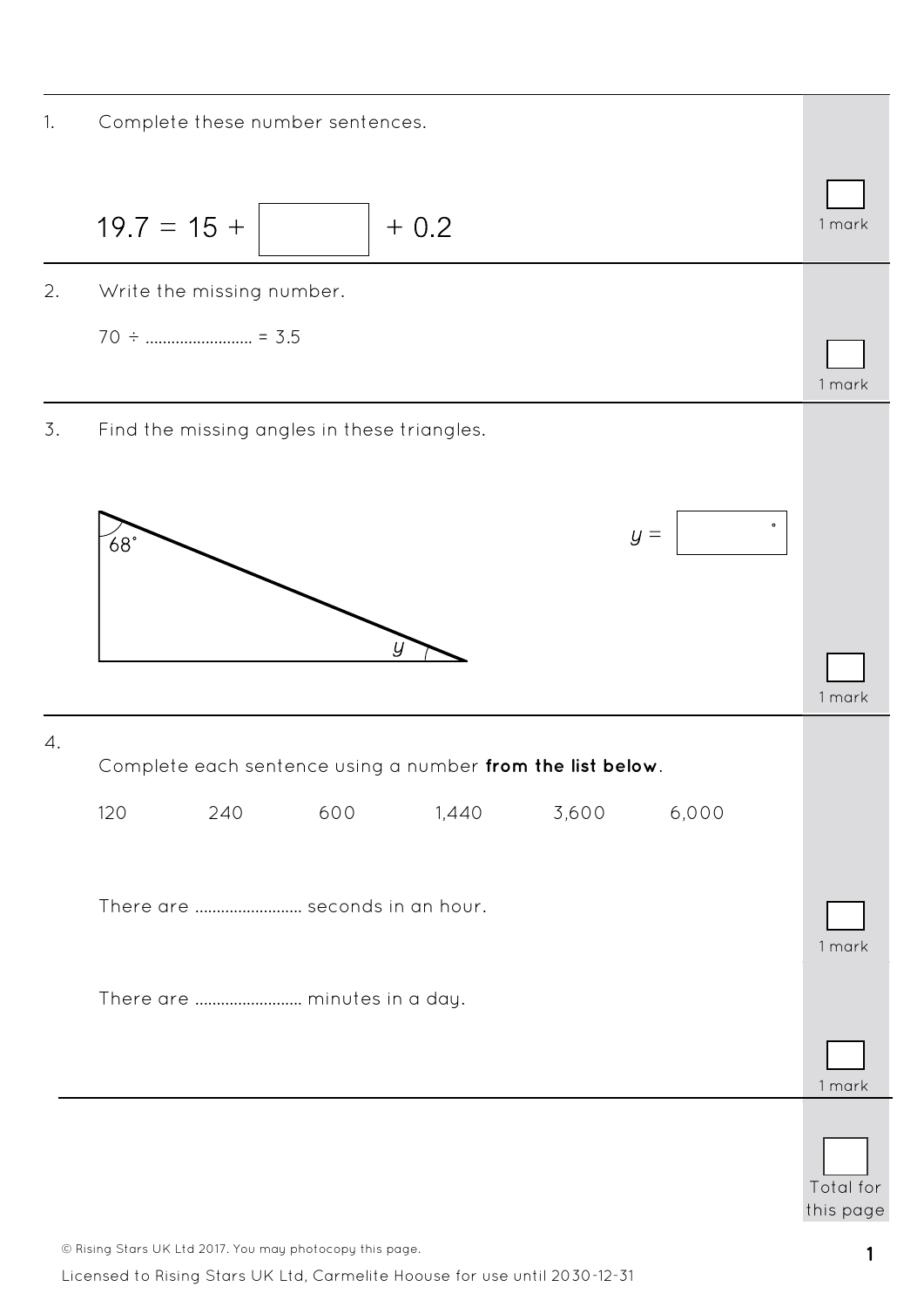5.

| Riverdale                                                                                            | 10:02 | 10:12 | 10:31 | 10:48                                                                               |        |
|------------------------------------------------------------------------------------------------------|-------|-------|-------|-------------------------------------------------------------------------------------|--------|
| Kingsbridge                                                                                          | 10:11 | 10:21 | 10:38 | 10:55                                                                               |        |
| Fordham                                                                                              | 10:28 | 10:38 | 10:54 | 11:11                                                                               |        |
| Tremont                                                                                              | 10:36 | 10:44 | 11:00 | 11:17                                                                               |        |
| Mott Haven                                                                                           | 10:53 | 11:01 | 11:17 | 11:34                                                                               |        |
| Haven?                                                                                               |       |       |       | How many minutes does it take the 10:31 bus from Riverdale to reach Mott<br>minutes | 1 mark |
|                                                                                                      |       |       |       |                                                                                     |        |
|                                                                                                      |       |       |       |                                                                                     |        |
|                                                                                                      |       |       |       |                                                                                     |        |
|                                                                                                      |       |       |       |                                                                                     |        |
| Mr Evans is at Fordham at 10:30<br>What is the <b>earliest</b> time he can reach Tremont on the bus? |       |       |       |                                                                                     |        |
|                                                                                                      |       |       |       |                                                                                     |        |
|                                                                                                      |       |       |       |                                                                                     | 1 mark |
|                                                                                                      |       |       |       |                                                                                     |        |
|                                                                                                      |       |       |       |                                                                                     |        |
|                                                                                                      |       |       |       |                                                                                     |        |
|                                                                                                      |       |       |       |                                                                                     |        |
|                                                                                                      |       |       |       |                                                                                     |        |
|                                                                                                      |       |       |       |                                                                                     |        |
|                                                                                                      |       |       |       |                                                                                     |        |
|                                                                                                      |       |       |       |                                                                                     |        |
|                                                                                                      |       |       |       |                                                                                     |        |
|                                                                                                      |       |       |       |                                                                                     |        |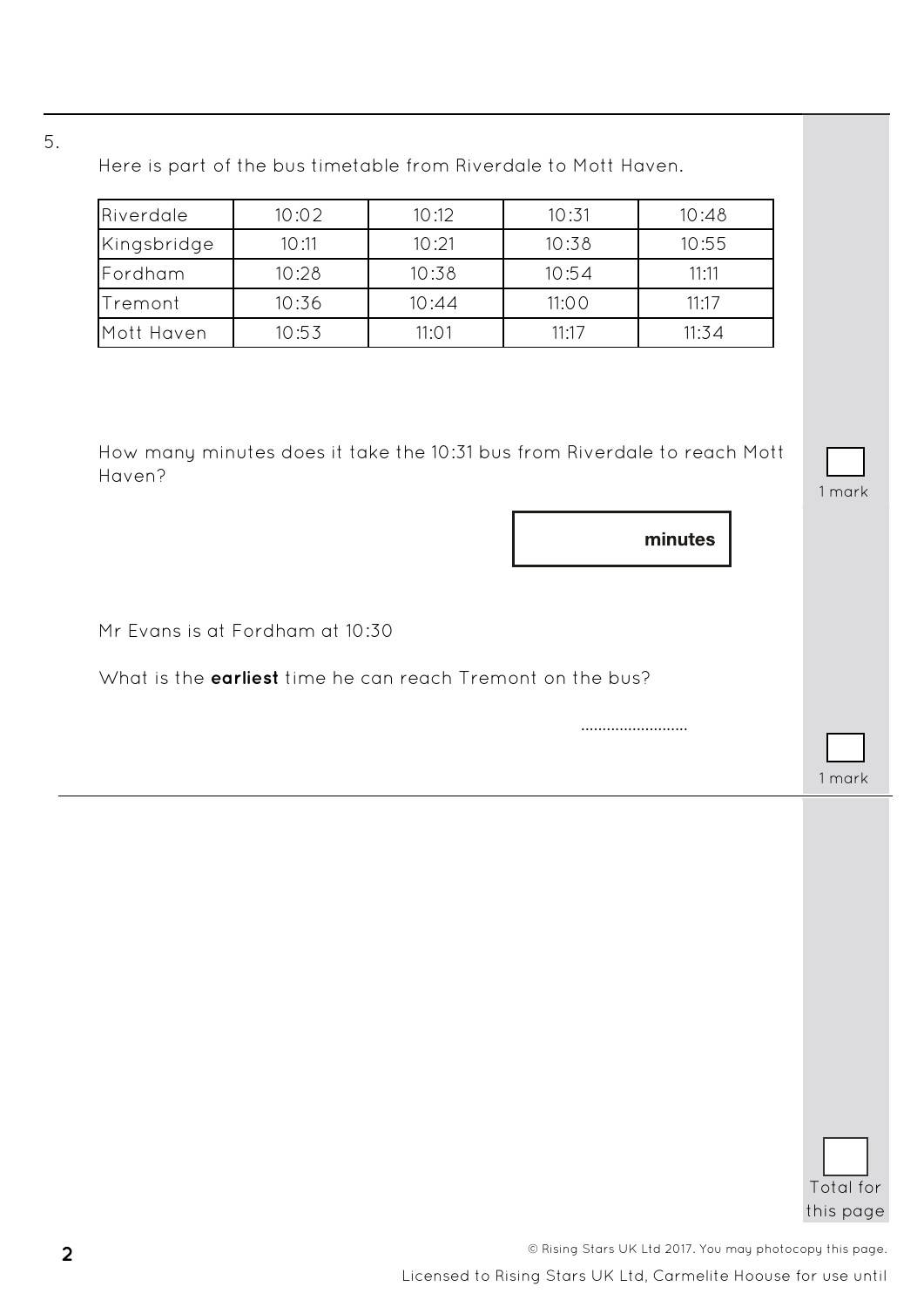6. Write each number in its correct place on the diagram.



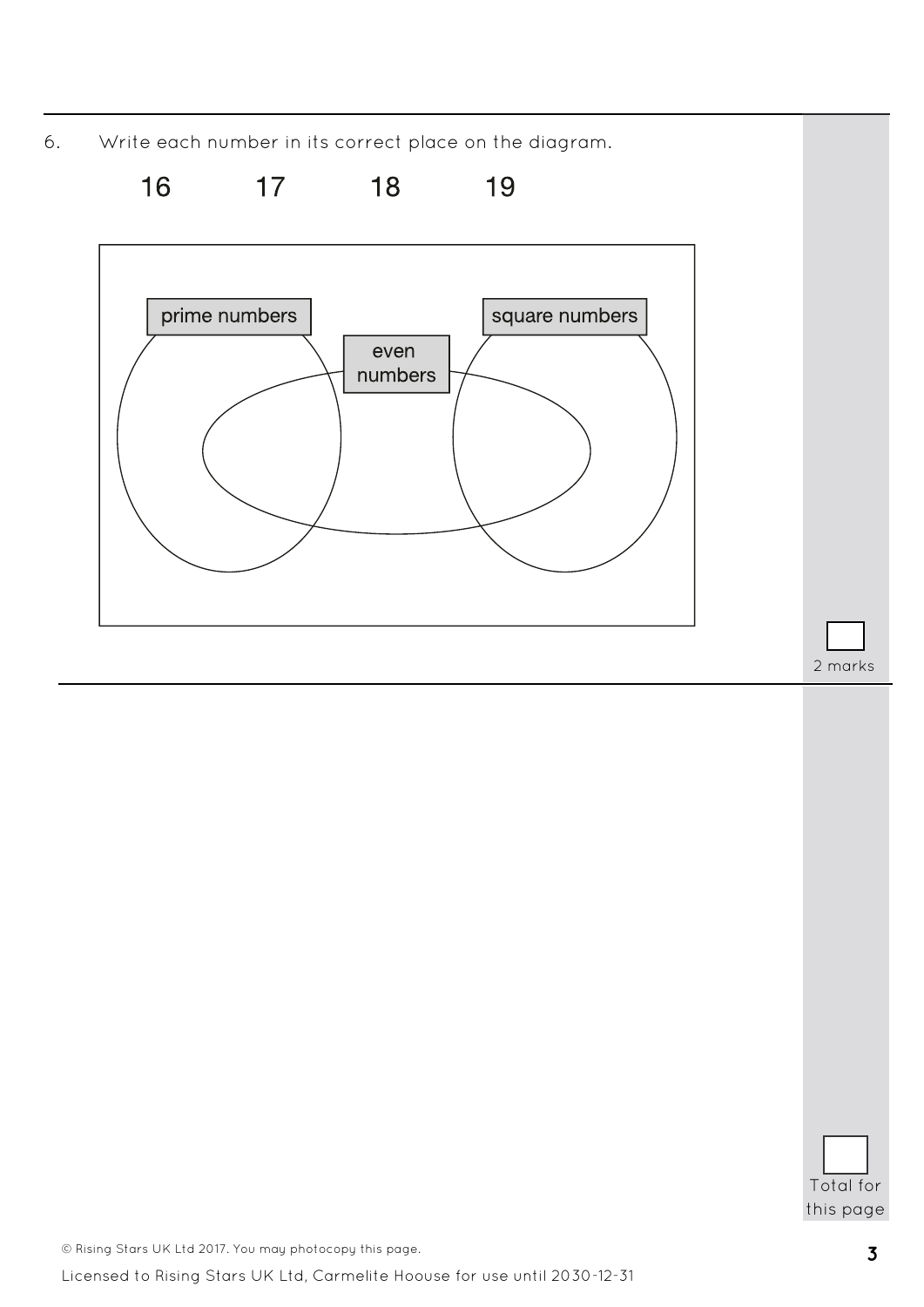

| Total for |
|-----------|
| this page |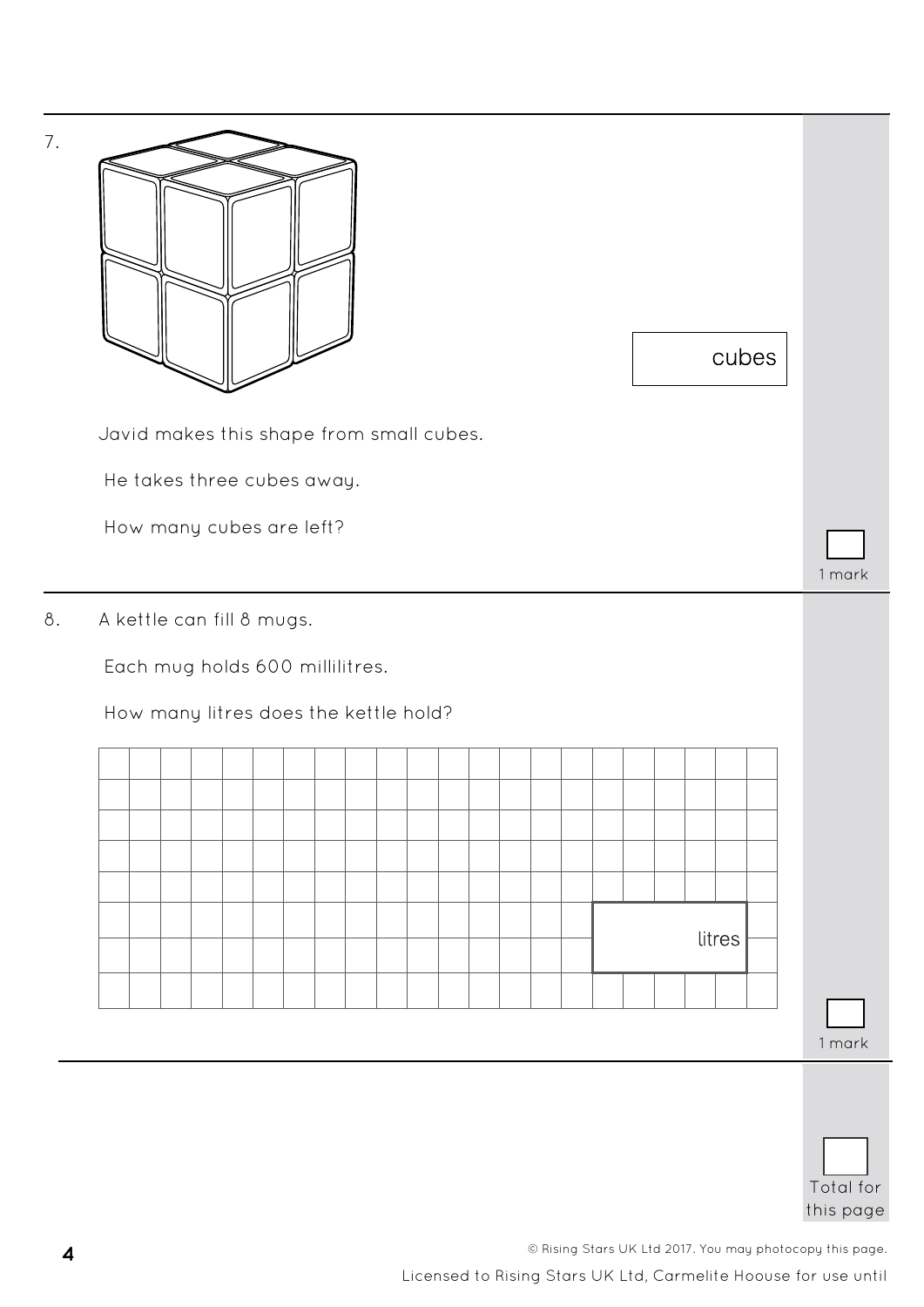- 9. Sam had:
	- 4 rides on the dodgems
	- 2 rides on the big wheel
	- 3 rides on the roller coaster.

#### How much did he pay altogether?

|  |  |  |  |  |  |  |  | £ |  |  |  |
|--|--|--|--|--|--|--|--|---|--|--|--|
|  |  |  |  |  |  |  |  |   |  |  |  |
|  |  |  |  |  |  |  |  |   |  |  |  |

**Fairground rides** 

£1.85

£2.35

£2.90

Dodgems

**Big wheel** 

Roller coaster

2 marks

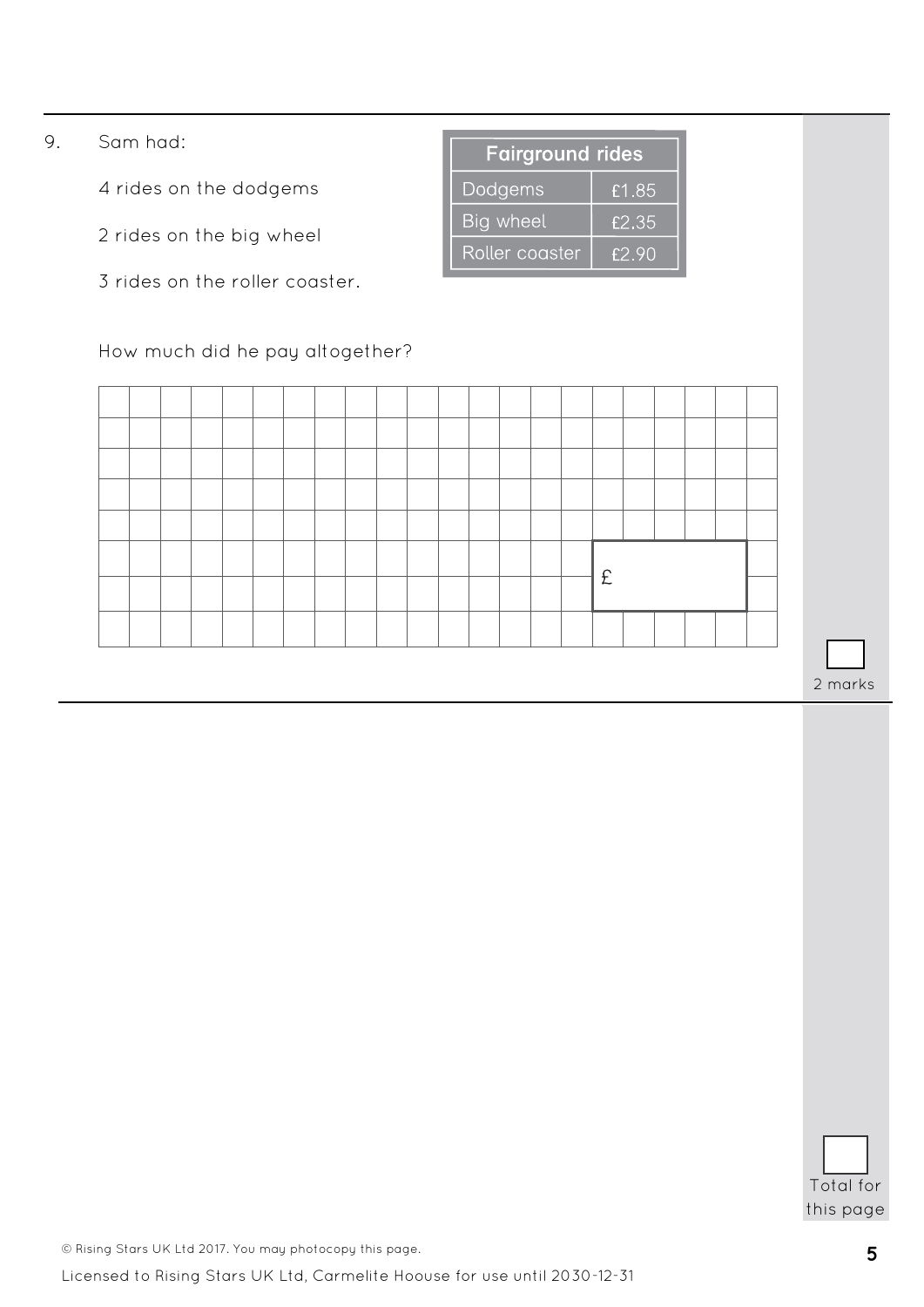

| <b>Total for</b> |  |  |
|------------------|--|--|
| this test        |  |  |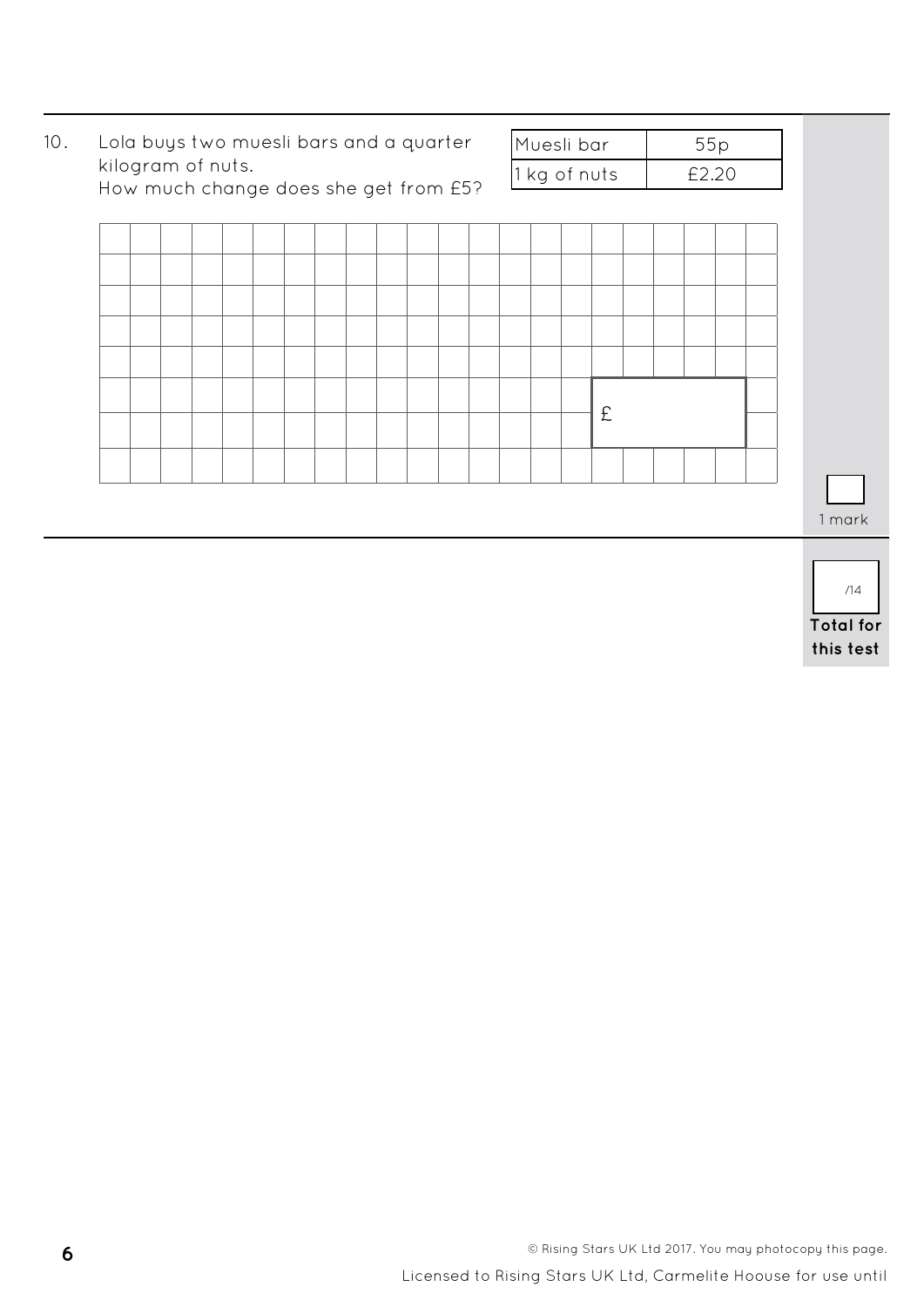# **Answers and mark schemes**

| <b>Test</b>                                                                                                                                                                        | Mark         | NC<br>Domain    | PF Code | <b>Extra information</b>                                     |  |  |  |  |  |
|------------------------------------------------------------------------------------------------------------------------------------------------------------------------------------|--------------|-----------------|---------|--------------------------------------------------------------|--|--|--|--|--|
| 4.5<br>1.                                                                                                                                                                          | 1            | Number          | 4.3.b.3 |                                                              |  |  |  |  |  |
| <b>NAHT KPI Statement:</b>                                                                                                                                                         |              |                 |         |                                                              |  |  |  |  |  |
| Progression Framework Statement: 4.3.b.3 Recognise and write decimal equivalents of any number of<br>tenths or hundredths and 1/4; 1/2; 3/4                                        |              |                 |         |                                                              |  |  |  |  |  |
| 20<br>2.                                                                                                                                                                           | $\mathbf{1}$ | Number          | 5.2.b.3 |                                                              |  |  |  |  |  |
| <b>NAHT KPI Statement:</b>                                                                                                                                                         |              |                 |         |                                                              |  |  |  |  |  |
| Progression Framework Statement: 5.2.b.3 Multiply and divide numbers mentally drawing upon known<br>facts                                                                          |              |                 |         |                                                              |  |  |  |  |  |
| 22<br>3.                                                                                                                                                                           | $\mathbf{1}$ | Geomet<br>ry    | 6.3.3   |                                                              |  |  |  |  |  |
| NAHT KPI Statement: Compares and classifies geometric shapes based on their properties and sizes and<br>finds unknown angles in any triangles, quadrilaterals and regular polygons |              |                 |         |                                                              |  |  |  |  |  |
| Progression Framework Statement: 6.3.3 Find unknown angles and lengths in triangles, quadrilaterals, and<br>regular polygons                                                       |              |                 |         |                                                              |  |  |  |  |  |
| 4. a) $3,600$                                                                                                                                                                      | 1            | Measur<br>ement | 5.3.1   | Misreads and transcription<br>errors are <b>not</b> allowed. |  |  |  |  |  |
| <b>NAHT KPI Statement:</b>                                                                                                                                                         |              |                 |         |                                                              |  |  |  |  |  |
| Progression Framework Statement: 5.3.1 Solve problems involving converting between units of time                                                                                   |              |                 |         |                                                              |  |  |  |  |  |
| 4.b) 1,440                                                                                                                                                                         | $\mathbf{1}$ | Measur<br>ement | 5.3.1   |                                                              |  |  |  |  |  |
| <b>NAHT KPI Statement:</b>                                                                                                                                                         |              |                 |         |                                                              |  |  |  |  |  |
| Progression Framework Statement: 5.3.1 Solve problems involving converting between units of time                                                                                   |              |                 |         |                                                              |  |  |  |  |  |
| 5.a) $46$                                                                                                                                                                          | $\mathbf{1}$ | Statisti<br>CS  | 5.3.2   | The answer is a time<br>interval.                            |  |  |  |  |  |
| <b>NAHT KPI Statement:</b>                                                                                                                                                         |              |                 |         |                                                              |  |  |  |  |  |
| Progression Framework Statement: 5.3.2 Solve problems using information in tables, including timetables                                                                            |              |                 |         |                                                              |  |  |  |  |  |

© Rising Stars UK Ltd 2017. You may photocopy this page. **7**

Licensed to Rising Stars UK Ltd, Carmelite Hoouse for use until 2030-12-31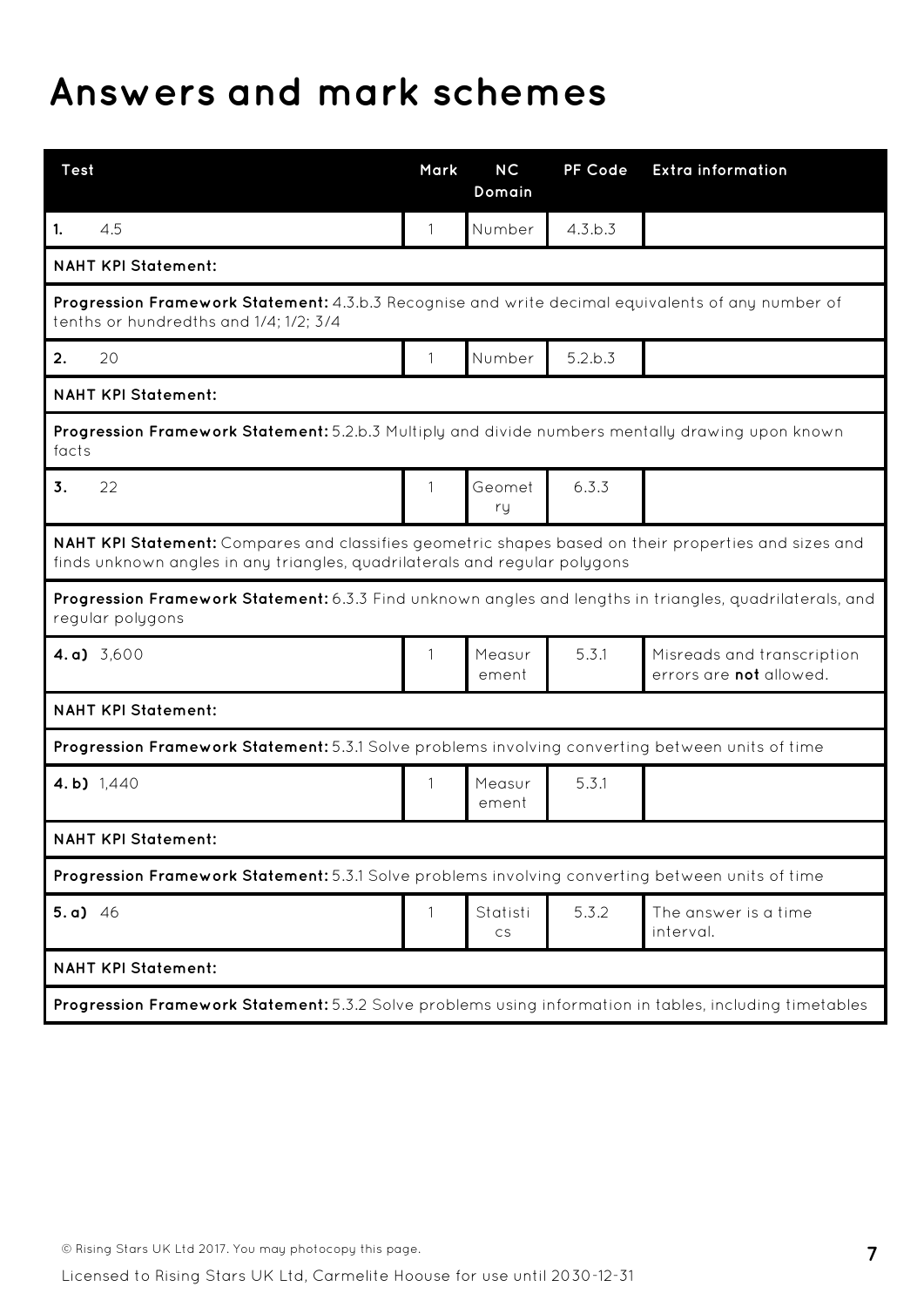### Answers and mark schemes

| <b>Test</b>                                                                                                                                                                                                                                    | Mark           | <b>NC</b><br>Domain | PF Code | <b>Extra information</b>                                                                                                                                                                             |  |  |  |  |  |  |
|------------------------------------------------------------------------------------------------------------------------------------------------------------------------------------------------------------------------------------------------|----------------|---------------------|---------|------------------------------------------------------------------------------------------------------------------------------------------------------------------------------------------------------|--|--|--|--|--|--|
| 5.b) 10:44                                                                                                                                                                                                                                     | 1              | Statisti<br>CS      | 5.3.2   | The answer is a specific<br>time.                                                                                                                                                                    |  |  |  |  |  |  |
| <b>NAHT KPI Statement:</b>                                                                                                                                                                                                                     |                |                     |         |                                                                                                                                                                                                      |  |  |  |  |  |  |
| Progression Framework Statement: 5.3.2 Solve problems using information in tables, including timetables                                                                                                                                        |                |                     |         |                                                                                                                                                                                                      |  |  |  |  |  |  |
| 6.<br>Award TWO marks for all four<br>numbers placed correctly as shown:<br>prime numbers<br>square numbers<br>even<br>numbers<br>17<br>16<br>18<br>19<br>If the answer is incorrect, award ONE<br>mark for three numbers placed<br>correctly. | $\overline{2}$ | Number              | 5.2.d.3 | Accept alternative<br>unambiguous indications,<br>e.g. lines drawn from the<br>numbers to the appropriate<br>regions of the diagram.<br>Do not accept numbers<br>written in more than one<br>region. |  |  |  |  |  |  |
| <b>NAHT KPI Statement:</b>                                                                                                                                                                                                                     |                |                     |         |                                                                                                                                                                                                      |  |  |  |  |  |  |
| Progression Framework Statement: 5.2.d.3 Recall prime numbers up to 19                                                                                                                                                                         |                |                     |         |                                                                                                                                                                                                      |  |  |  |  |  |  |
| 7.<br>5                                                                                                                                                                                                                                        | 1              | Measur<br>ement     | 5.2.5   |                                                                                                                                                                                                      |  |  |  |  |  |  |
| <b>NAHT KPI Statement:</b>                                                                                                                                                                                                                     |                |                     |         |                                                                                                                                                                                                      |  |  |  |  |  |  |
| Progression Framework Statement: 5.2.5 Estimate the area of irregular shapes and volume and capacity                                                                                                                                           |                |                     |         |                                                                                                                                                                                                      |  |  |  |  |  |  |
| 8.<br>4.8                                                                                                                                                                                                                                      |                | Measur<br>ement     | 5.3.4   | Do not accept 4,800 unless<br>litres is crossed out and<br>replaced with ml.                                                                                                                         |  |  |  |  |  |  |
| <b>NAHT KPI Statement:</b>                                                                                                                                                                                                                     |                |                     |         |                                                                                                                                                                                                      |  |  |  |  |  |  |
| Progression Framework Statement: 5.3.4 Solve measurement problems using all four operations and<br>decimal notation, including scaling and conversions                                                                                         |                |                     |         |                                                                                                                                                                                                      |  |  |  |  |  |  |